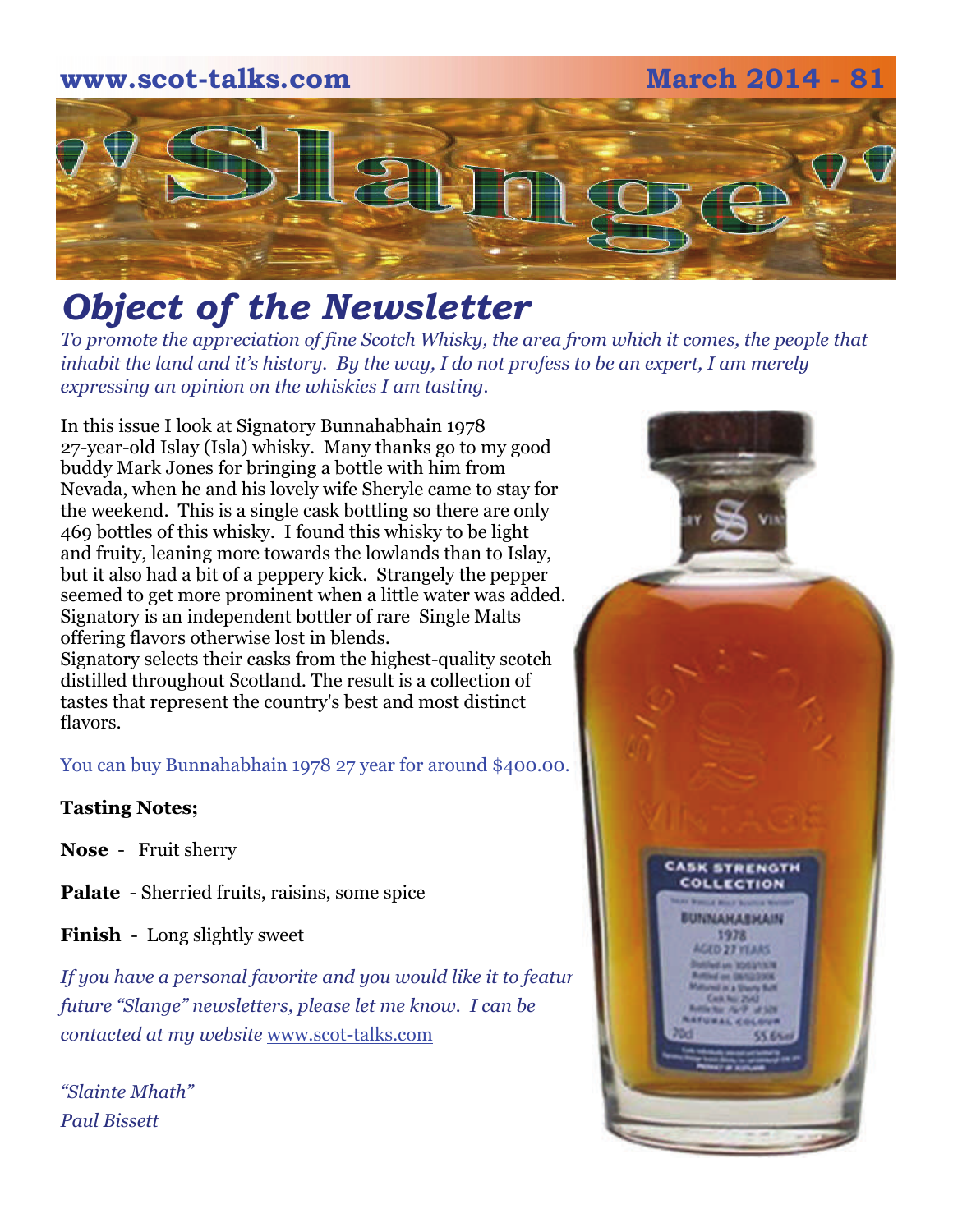

# How to wear the kilt **[www.tartansauthority.com](http://www.tartansauthority.com/highland-dress/modern/how-to-wear-the-kilt/some-advice/)**

It's very easy for we rather straight-laced Scots to shudder at some of the sights we see at Highland games outside Scotland - kilted apparitions wearing everything they could find in the Hollywood wardrobes department and wearing it proudly, totally unaware that it may have reduced them to a figure of fun in some eyes. Now . . . it's not up to us to dictate how you should celebrate your roots, so please just look upon this basic advice from the old country as helping you to avoid provoking pitying looks or sniggers from any Highland forebears watching over you from that great Brigadoon in the sky!

The most important points to bear in mind before you even get measured up for a kilt are, that Highland dress is not a uniform (unless you're in a Scottish regiment or a pipe band) and neither is it fancy dress. You should look upon a kilt as an alternative to trousers and wear it accordingly. If you want to wear it with a summer T-shirt and bare legs ending in flip-flops, then feel free to do so. If you fancy it with a polo shirt and Nike trainers, then why not! Just as with trousers, how you wear it depends upon the circumstances; T-shirt and flip-flops won't go down too well at Granny's funeral and you would want to show appropriate respect by 'dressing up' somewhat: wearing long stockings (hose), smart shoes, sporran, collar and tie or open-necked shirt and - if the weather allows, a suitable kilt jacket. Similarly, when it comes to evening wear, you'll want to make an effort and look as smart as possible - both from a personal pride point of view and to do justice to your no doubt glamorously dressed companion. Here again, less is more. Festooning yourself with sword, dirk, targe, powder horn and - a cardinal sin - feathers in your bonnet, are not the way to go. Now you will come across individuals in Scotland and the States who can be likened to barrack-room

lawyers who seem to know everything about what you *should* and *shouldn*'t wear and *how* you should do it. They want to preserve the old fashioned image of Highland dress and will regale you with their 'regulations' at the drop of a hat. Listen politely but don't be intimidated. Highland dress isn't preserved in aspic, it's a living, evolving fashion and adding one's own distinctive touches to it prevents us all becoming homogenized. . . . as long as the touches don't belittle the dress that you're wearing and cause offence to others who hold their heritage dear.

Space doesn't allow going into the finer details of each element of Highland dress so perhaps I can dip in here and there and mention some of the most frequent areas of confusion:

There shouldn't be any need to actually point out that a kilt is not a skirt, but having seen the embarrassing sight of a Canadian school pipe band visiting Scotland with the poor boys dressed in billowing TARTAN SKIRTS, perhaps it does need to be mentioned in passing.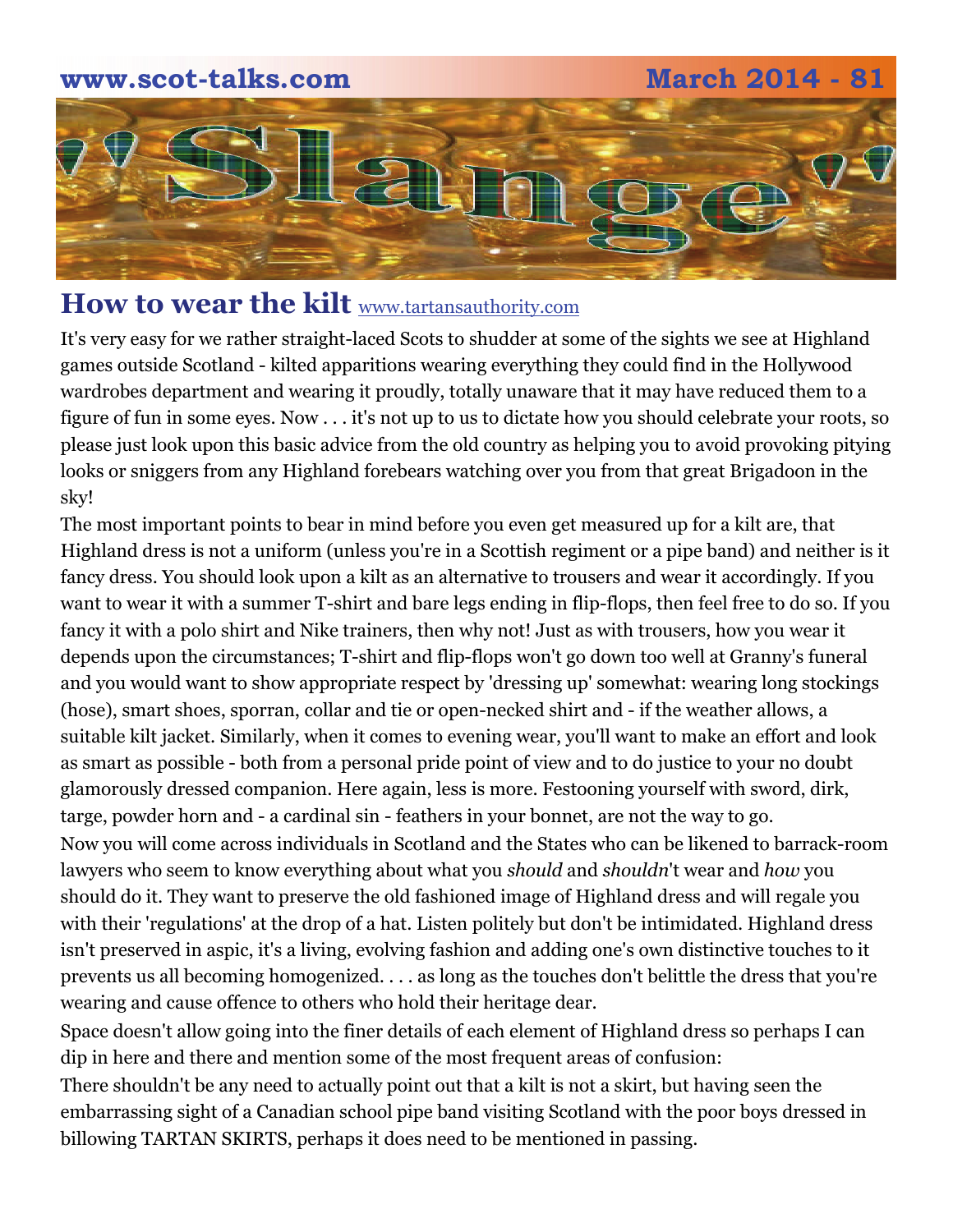Below is a simple guide to help you choose your single malt Whisky, and the flavor notes you should expect from it. Being Scottish I recommend you find a likely candidate and try it in a bar before buying the whole bottle. With each issue of the newsletter I will add in another Whisky to the flavor map. This Issue; Signatory Bunnahabhain 1978 27-year-old.

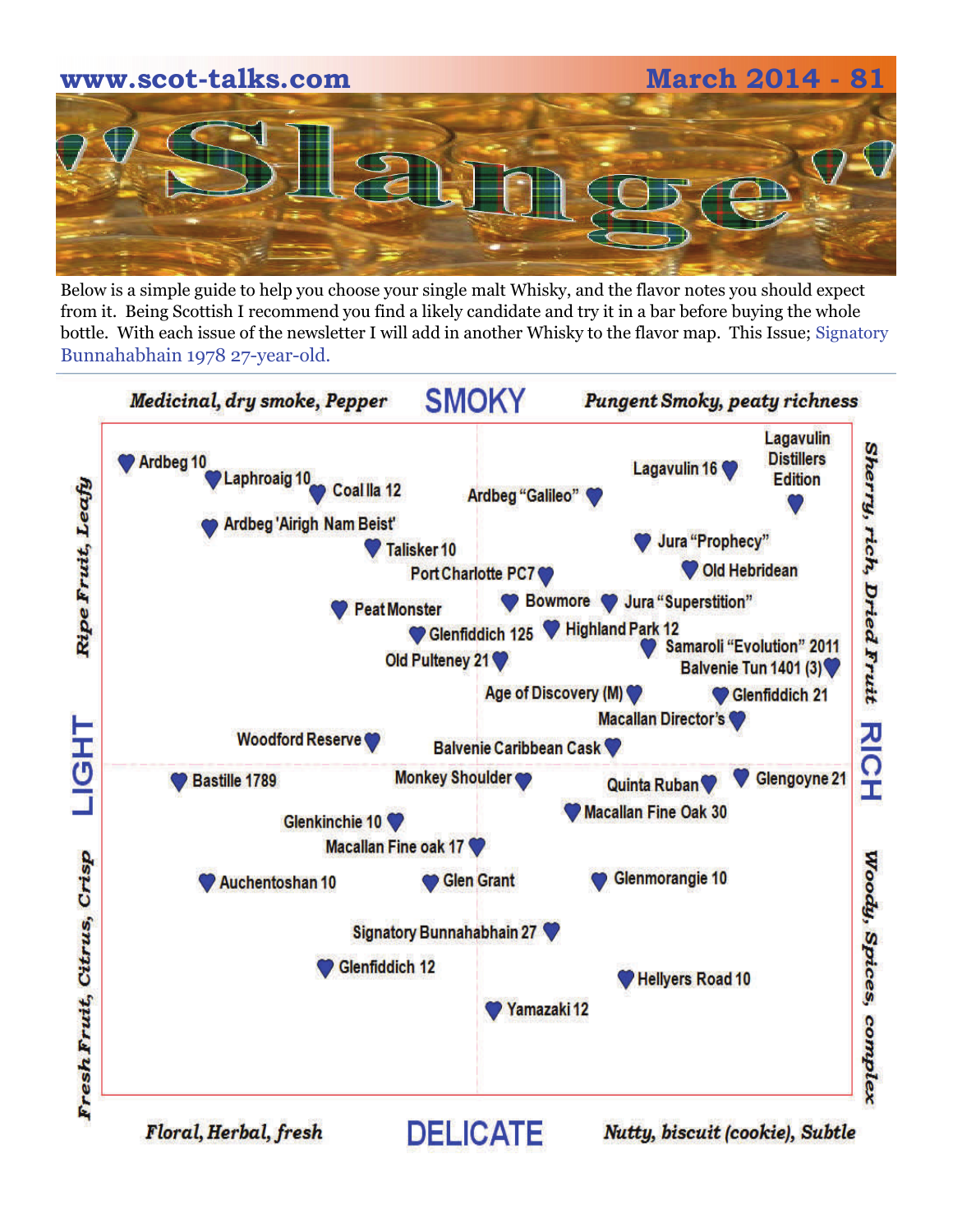

It should also be mentioned that the pleats go to the back! Insulting your intelligence you might think? You wouldn't say that if you'd seen Virgin Atlantic boss Richard Branson ( a 'Brit') alighting from one of his trains in Edinburgh last year with his kilt on back to front! It got caught in a door handle, one of his aides claimed. As we scornfully say in Scotland: 'That'll be right!" When it comes to those long stockings we call hose, ignore the fact that Sean Connery and thousands of Scots don't know any better and wear sparkling white - don't *you* do it! How this predilection came about can probably be blamed on kilt hire companies who, like Henry Ford and his 'any color you like as long as it's black', offer you any color you like as long as it's white! For them it makes sense and cuts down enormously on the stock they must hold. Aesthetically however, gleaming white hose destroys the look of Highland dress. Hose should be colored and should blend in with the tartan being worn whether you're in day or evening wear. For the latter, black hose is probably the best since it's odds on that you'll be wearing a black jacket. Whitish hose is not taboo altogether - the off-white , creamy color of undyed yarn goes extremely well with some kilts.

We mentioned feathers in one's bonnet earlier and should emphasize that it's viewed as the worst possible taste to wear eagle feathers in your bonnet to which you're not entitled. They're not fancy dress and have a long established significance in Scotland that shouldn't be trampled on. Here's what the late Sir Iain Moncreiffe of that Ilk had to say on the subject:

*"The convention has long been established that a chief wears three eagle feathers, the chieftains of cadet\* branches and Feudal Barons\* wear two and the gentleman (armigers\*) of the clan may wear one feather. The Sovereign, as Chief of Chiefs, wears four.") Lecture over!!!!* 

The subject of Highland dress can occupy a complete book - in fact the late Charles Thompson proved it by writing *'So you're going to wear the kilt?'* and one piece of advice that many of us on this side of the Atlantic would disagree with, is his assertion that 'At the very longest, the kilt should reach only to the top of the knee.' At that height it tends to lose its elegance *and* its admired swing and fills onlookers with trepidation in case the wearer should bend over too far. Which brings us to that well-worn music hall joke about what's worn under the kilt.

There are certainly Scottish regiments in which it is an offence to wear underpants or shorts unless special conditions apply - Highland dancing or hurricanes. In fact, the writer's father who was a drill sergeant in one such regiment had a car wing mirror fitted onto the end of his pace stick and would walk along the parade line to ensure that everyone was appropriately undressed!